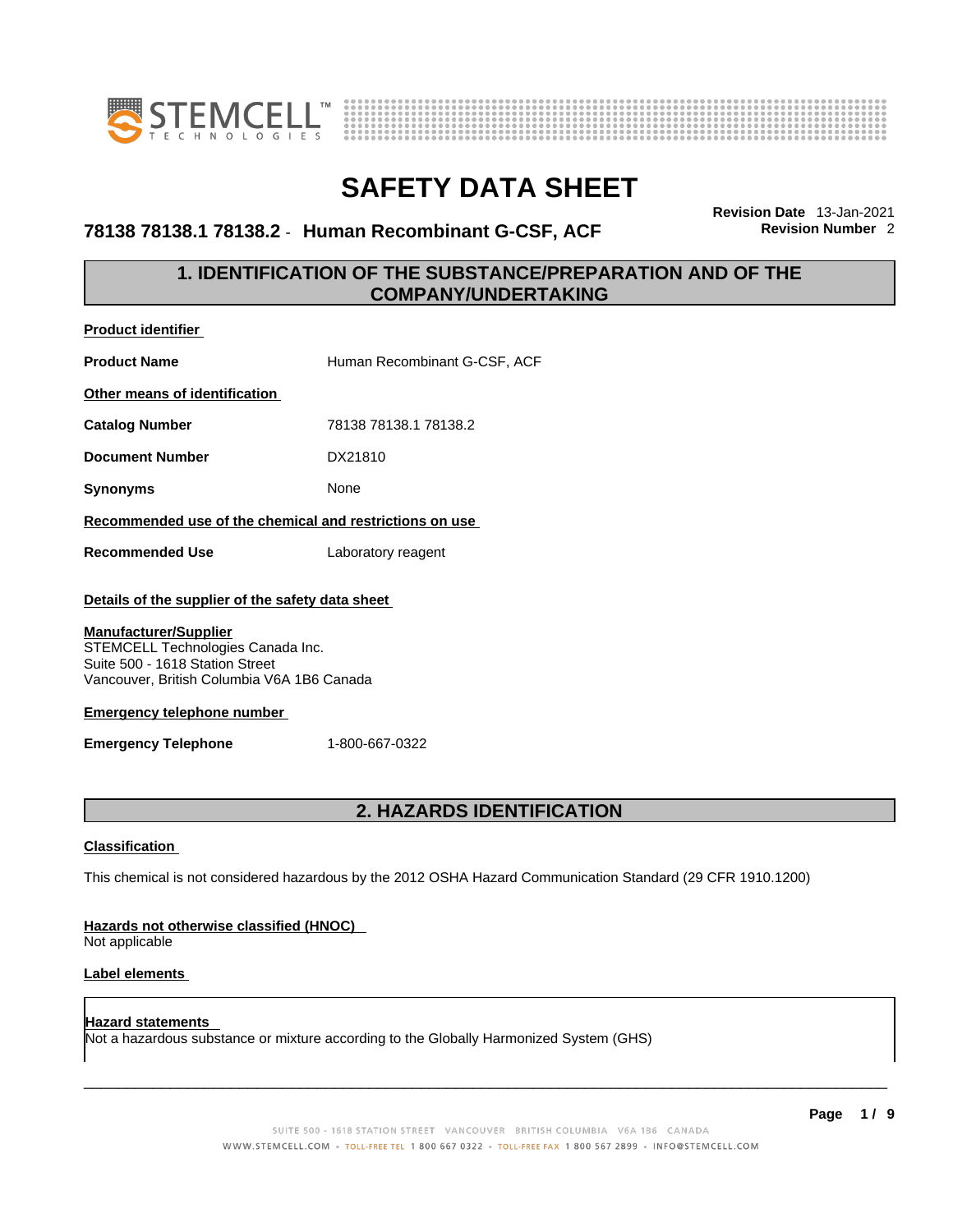



## \_\_\_\_\_\_\_\_\_\_\_\_\_\_\_\_\_\_\_\_\_\_\_\_\_\_\_\_\_\_\_\_\_\_\_\_\_\_\_\_\_\_\_\_\_\_\_\_\_\_\_\_\_\_\_\_\_\_\_\_\_\_\_\_\_\_\_\_\_\_\_\_\_\_\_\_\_\_\_\_\_\_\_\_\_\_\_\_\_\_\_\_\_ **Revision Date** 13-Jan-2021 **78138 78138.1 78138.2** - **Human Recombinant G-CSF, ACF Revision Number** 2

The product contains no substances which at their given concentration, are considered to be hazardous to health.

**Appearance** Powder **Physical state** Solid **Physical state Solid Physical state Solid Odor** No information available

**Other Information**  Not applicable

#### **Unknown acute toxicity** 0 % of the mixture consists of ingredient(s) of unknown toxicity

- 0 % of the mixture consists of ingredient(s) of unknown acute oral toxicity
- 0 % of the mixture consists of ingredient(s) of unknown acute dermal toxicity
- 0 % of the mixture consists of ingredient(s) of unknown acute inhalation toxicity (gas)
- 0 % of the mixture consists of ingredient(s) of unknown acute inhalation toxicity (vapor)

0 % of the mixture consists of ingredient(s) of unknown acute inhalation toxicity (dust/mist)

### **3. COMPOSITION/INFORMATION ON INGREDIENTS**

### **Substance**

Not a hazardous substance or mixture according to the Globally Harmonized System (GHS)

\*The exact percentage (concentration) of composition has been withheld as a trade secret.

### **4. FIRST AID MEASURES**

#### **Description of first aid measures**

| <b>Inhalation</b>                                                                                           | Remove to fresh air.                                                                                                    |  |
|-------------------------------------------------------------------------------------------------------------|-------------------------------------------------------------------------------------------------------------------------|--|
| Eye contact                                                                                                 | Rinse thoroughly with plenty of water for at least 15 minutes, lifting lower and upper eyelids.<br>Consult a physician. |  |
| <b>Skin contact</b>                                                                                         | Wash skin with soap and water.                                                                                          |  |
| Ingestion                                                                                                   | Clean mouth with water and drink afterwards plenty of water.                                                            |  |
| Most important symptoms and effects, both acute and delayed<br>No information available.<br><b>Symptoms</b> |                                                                                                                         |  |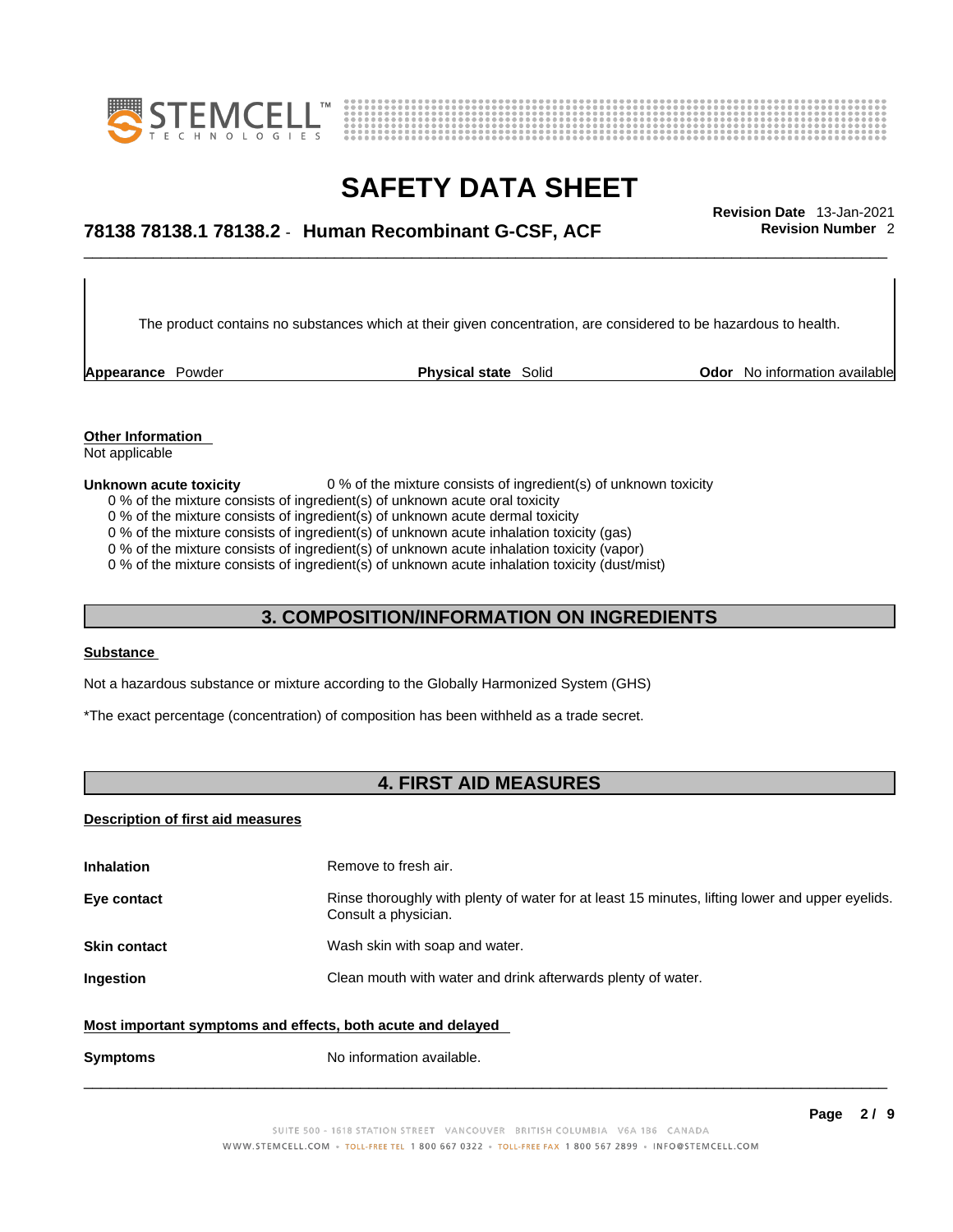



## \_\_\_\_\_\_\_\_\_\_\_\_\_\_\_\_\_\_\_\_\_\_\_\_\_\_\_\_\_\_\_\_\_\_\_\_\_\_\_\_\_\_\_\_\_\_\_\_\_\_\_\_\_\_\_\_\_\_\_\_\_\_\_\_\_\_\_\_\_\_\_\_\_\_\_\_\_\_\_\_\_\_\_\_\_\_\_\_\_\_\_\_\_ **Revision Date** 13-Jan-2021 **78138 78138.1 78138.2** - **Human Recombinant G-CSF, ACF Revision Number** 2

| Indication of any immediate medical attention and special treatment needed                                |                                                                                                                                       |  |
|-----------------------------------------------------------------------------------------------------------|---------------------------------------------------------------------------------------------------------------------------------------|--|
| Note to physicians                                                                                        | Treat symptomatically.                                                                                                                |  |
|                                                                                                           | <b>5. FIRE-FIGHTING MEASURES</b>                                                                                                      |  |
|                                                                                                           |                                                                                                                                       |  |
| <b>Suitable Extinguishing Media</b>                                                                       | Use extinguishing measures that are appropriate to local circumstances and the<br>surrounding environment.                            |  |
| Unsuitable extinguishing media                                                                            | CAUTION: Use of water spray when fighting fire may be inefficient.                                                                    |  |
| Specific hazards arising from the<br>chemical                                                             | No information available.                                                                                                             |  |
| <b>Explosion data</b><br>Sensitivity to Mechanical Impact None.<br><b>Sensitivity to Static Discharge</b> | None.                                                                                                                                 |  |
| Special protective equipment for<br>fire-fighters                                                         | Firefighters should wear self-contained breathing apparatus and full firefighting turnout<br>gear. Use personal protection equipment. |  |
| <b>6. ACCIDENTAL RELEASE MEASURES</b>                                                                     |                                                                                                                                       |  |
|                                                                                                           |                                                                                                                                       |  |
|                                                                                                           | Personal precautions, protective equipment and emergency procedures                                                                   |  |
| <b>Personal precautions</b>                                                                               | Ensure adequate ventilation.                                                                                                          |  |
|                                                                                                           |                                                                                                                                       |  |

| <b>Environmental precautions</b>                     |                                                                                      |  |
|------------------------------------------------------|--------------------------------------------------------------------------------------|--|
| <b>Environmental precautions</b>                     | See Section 12 for additional Ecological Information.                                |  |
| Methods and material for containment and cleaning up |                                                                                      |  |
| <b>Methods for containment</b>                       | Prevent further leakage or spillage if safe to do so.                                |  |
| Methods for cleaning up                              | Pick up and transfer to properly labeled containers.                                 |  |
| <b>Prevention of secondary hazards</b>               | Clean contaminated objects and areas thoroughly observing environmental regulations. |  |

### **7. HANDLING AND STORAGE**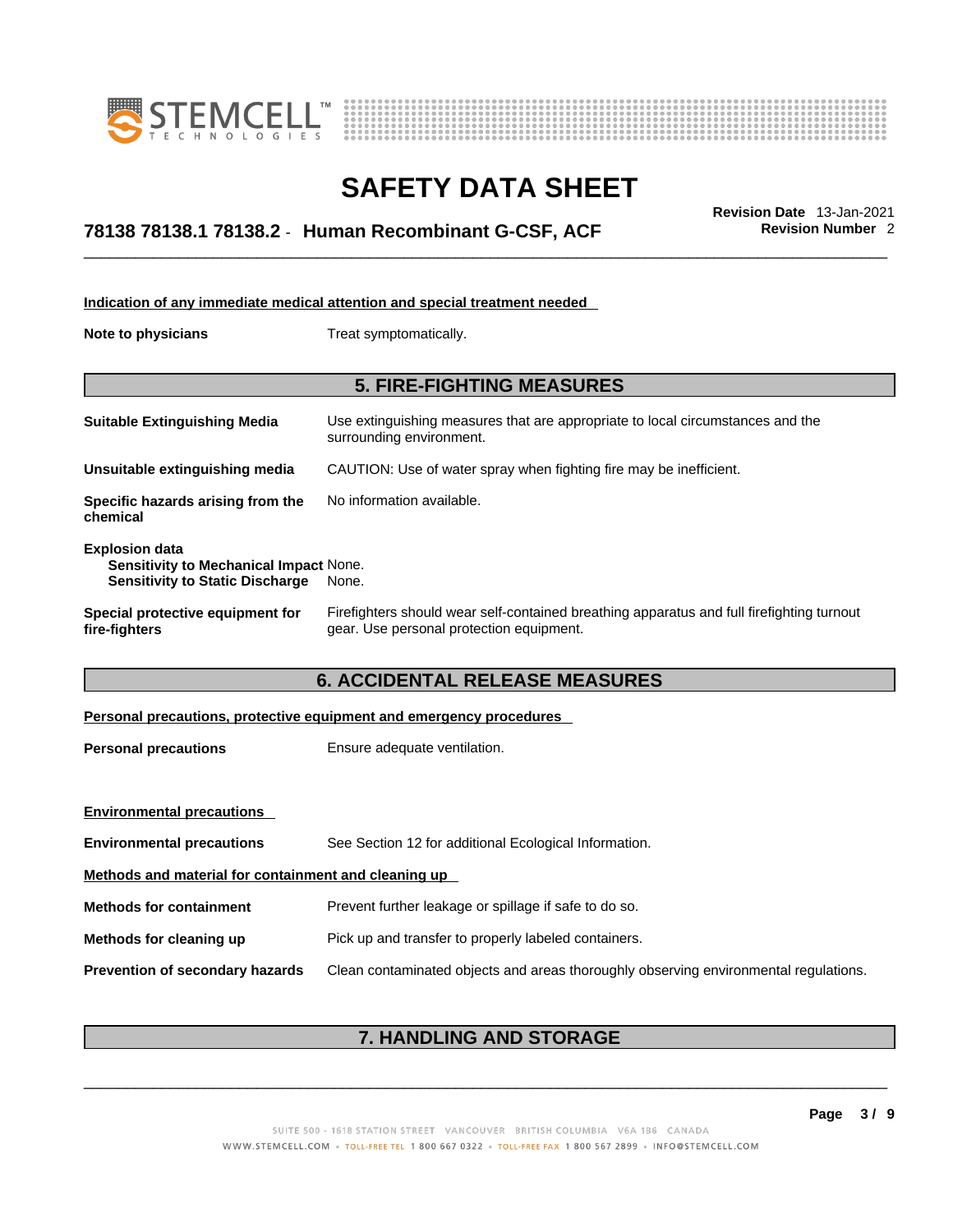



## \_\_\_\_\_\_\_\_\_\_\_\_\_\_\_\_\_\_\_\_\_\_\_\_\_\_\_\_\_\_\_\_\_\_\_\_\_\_\_\_\_\_\_\_\_\_\_\_\_\_\_\_\_\_\_\_\_\_\_\_\_\_\_\_\_\_\_\_\_\_\_\_\_\_\_\_\_\_\_\_\_\_\_\_\_\_\_\_\_\_\_\_\_ **Revision Date** 13-Jan-2021 **78138 78138.1 78138.2** - **Human Recombinant G-CSF, ACF Revision Number** 2

**Precautions for safe handling**

**Advice on safe handling** Handle in accordance with good industrial hygiene and safety practice.

### **Conditions for safe storage, including any incompatibilities**

**Storage Conditions** Store in accordance with information listed on the Product Information Sheet (PIS).

### **8. EXPOSURE CONTROLS/PERSONAL PROTECTION**

| <b>Control parameters</b>                                             |                                                                                                                                                                                                                                                                                                                                                                                                                        |
|-----------------------------------------------------------------------|------------------------------------------------------------------------------------------------------------------------------------------------------------------------------------------------------------------------------------------------------------------------------------------------------------------------------------------------------------------------------------------------------------------------|
| <b>Exposure Limits</b>                                                | The following ingredients are the only ingredients of the product above the cut-off level (or<br>level that contributes to the hazard classification of the mixture) which have an exposure<br>limit applicable in the region for which this safety data sheet is intended or other<br>recommended limit. At this time, the other relevant constituents have no known exposure<br>limits from the sources listed here. |
| <b>Appropriate engineering controls</b>                               |                                                                                                                                                                                                                                                                                                                                                                                                                        |
| <b>Engineering controls</b>                                           | <b>Showers</b><br>Eyewash stations<br>Ventilation systems.                                                                                                                                                                                                                                                                                                                                                             |
| Individual protection measures, such as personal protective equipment |                                                                                                                                                                                                                                                                                                                                                                                                                        |
| <b>Eye/face protection</b>                                            | No special protective equipment required.                                                                                                                                                                                                                                                                                                                                                                              |
| Skin and body protection                                              | No special protective equipment required.                                                                                                                                                                                                                                                                                                                                                                              |
| <b>Respiratory protection</b>                                         | No protective equipment is needed under normal use conditions. If exposure limits are<br>exceeded or irritation is experienced, ventilation and evacuation may be required.                                                                                                                                                                                                                                            |
| General hygiene considerations                                        | Handle in accordance with good industrial hygiene and safety practice.                                                                                                                                                                                                                                                                                                                                                 |

### **9. PHYSICAL AND CHEMICAL PROPERTIES**

**Information on basic physical and chemical properties Physical state** Solid<br> **Appearance** Powder **Appearance**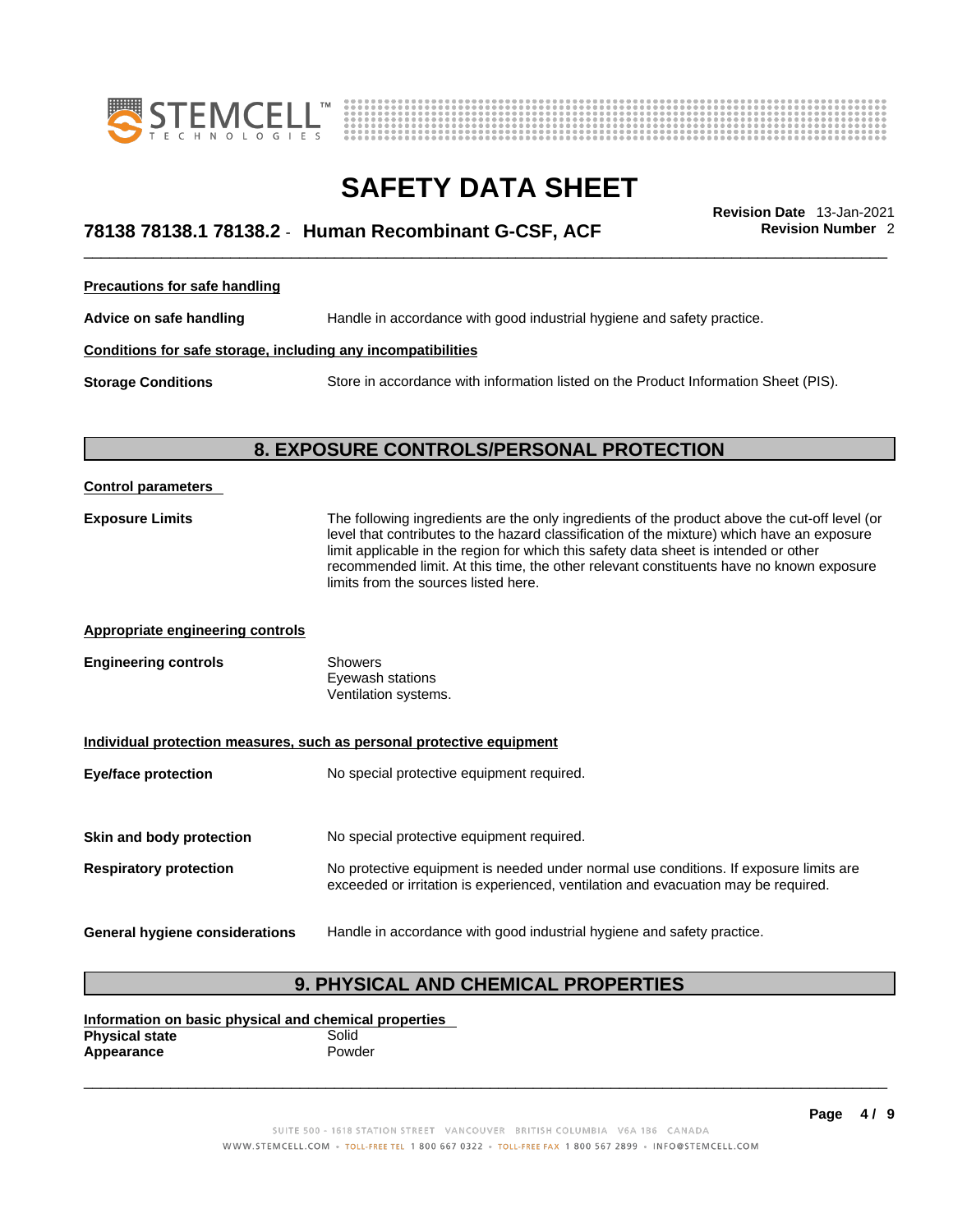



## \_\_\_\_\_\_\_\_\_\_\_\_\_\_\_\_\_\_\_\_\_\_\_\_\_\_\_\_\_\_\_\_\_\_\_\_\_\_\_\_\_\_\_\_\_\_\_\_\_\_\_\_\_\_\_\_\_\_\_\_\_\_\_\_\_\_\_\_\_\_\_\_\_\_\_\_\_\_\_\_\_\_\_\_\_\_\_\_\_\_\_\_\_ **Revision Date** 13-Jan-2021 **78138 78138.1 78138.2** - **Human Recombinant G-CSF, ACF Revision Number** 2

**Explosive properties** No information available<br> **Oxidizing properties** No information available **Property Malues Values Property Remarks •**<br> **pH** No data available None known<br>
Melting point / freezing point No data available None known **Melting point / freezing point** No data available None known<br> **Boiling point / boiling range** No data available None known **Boiling point / boiling range** No data available None known<br> **Flash noint** None known<br>
No data available None Known **Flash point**<br> **Flash point**<br> **Fvanoration rate** None Known<br>
No data available None Known<br>
None known **Evaporation rate Flammability (solid, gas)** No data available None Known None known **Flammability Limit in Air None known None known Upper flammability limit:** No data available **Lower flammability limit:** No data available **Vapor pressure** The Society No data available and the None known<br> **Vapor density** No data available None known **Vapor density** No data available None known **Relative density 1988 Control and Social Article Relative density None known<br>
<b>Water solubility** No data available None known **Water solubility Solubility in other solvents** No data available None known **Partition coefficient No data available None known Autoignition temperature** No data available None known<br> **Decomposition temperature** No data available None known **Decomposition temperature** No data available **None known**<br>
No data available **None known**<br>
None known **Kinematic viscosity** No data available<br> **Dynamic viscosity** No data available **Dynamic viscosity No data available None known** 

**Other Information Softening point**<br> **Molecular weight**<br> **Molecular weight**<br> **Molecular weight**<br> **Molecular weight** 

**Color Color No information available Odor** No information available **Odor threshold** No information available

**Molecular weight Molecular is a structure of the No information available Molecular formula Molecular System Molecular formula** No information available **VOC Content (%)** No information available **Liquid Density** No information available **Bulk density No information available** 

**No information available** 

### **Property Remarks •** Method **Values Remarks** •**Method**

### **10. STABILITY AND REACTIVITY**

| <b>Reactivity</b>                                                       | No information available.                 |
|-------------------------------------------------------------------------|-------------------------------------------|
| <b>Chemical stability</b>                                               | Stable under normal conditions.           |
| <b>Possibility of hazardous reactions</b> None under normal processing. |                                           |
| <b>Conditions to avoid</b>                                              | None known based on information supplied. |
| Incompatible materials                                                  | None known based on information supplied. |
|                                                                         |                                           |

**Hazardous decomposition products** None known based on information supplied.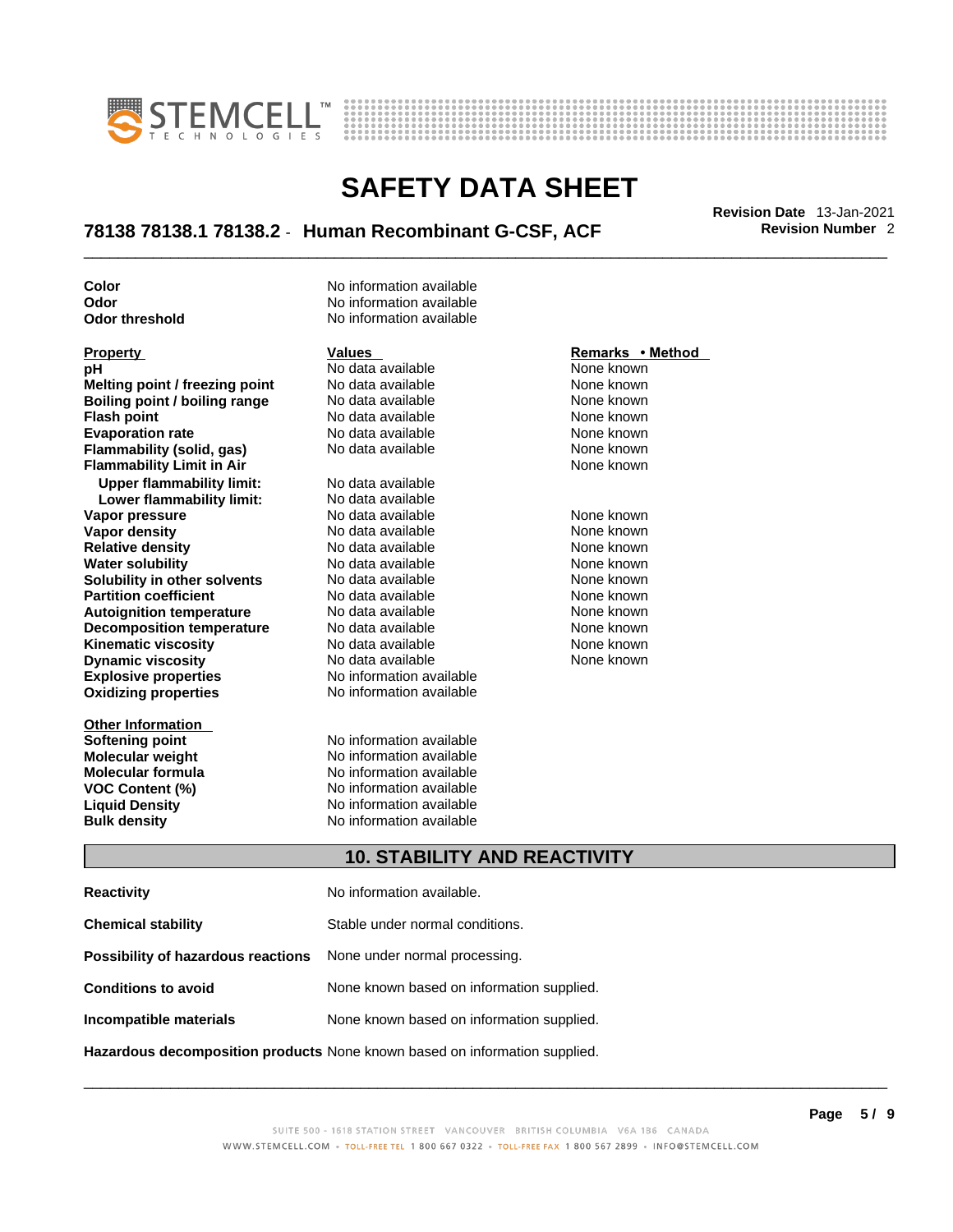



## \_\_\_\_\_\_\_\_\_\_\_\_\_\_\_\_\_\_\_\_\_\_\_\_\_\_\_\_\_\_\_\_\_\_\_\_\_\_\_\_\_\_\_\_\_\_\_\_\_\_\_\_\_\_\_\_\_\_\_\_\_\_\_\_\_\_\_\_\_\_\_\_\_\_\_\_\_\_\_\_\_\_\_\_\_\_\_\_\_\_\_\_\_ **Revision Date** 13-Jan-2021 **78138 78138.1 78138.2** - **Human Recombinant G-CSF, ACF Revision Number** 2

### **11. TOXICOLOGICAL INFORMATION**

**Information on likely routes of exposure**

| <b>Product Information</b> |                                                                                                                                                                                                                                    |  |
|----------------------------|------------------------------------------------------------------------------------------------------------------------------------------------------------------------------------------------------------------------------------|--|
| <b>Inhalation</b>          | Specific test data for the substance or mixture is not available.                                                                                                                                                                  |  |
| Eye contact                | Specific test data for the substance or mixture is not available.                                                                                                                                                                  |  |
| <b>Skin contact</b>        | Specific test data for the substance or mixture is not available.                                                                                                                                                                  |  |
| Ingestion                  | Specific test data for the substance or mixture is not available.                                                                                                                                                                  |  |
|                            | $\bullet$ . The contract of the contract of the contract of the contract of the contract of the contract of the contract of the contract of the contract of the contract of the contract of the contract of the contract of the co |  |

**Symptoms related to the physical,chemical and toxicological characteristics**

**Symptoms** No information available.

#### **Numerical measures of toxicity**

#### **Acute toxicity**

**Unknown acute toxicity** 0 % of the mixture consists of ingredient(s) of unknown toxicity

0 % of the mixture consists of ingredient(s) of unknown acute oral toxicity

0 % of the mixture consists of ingredient(s) of unknown acute dermal toxicity

0 % of the mixture consists of ingredient(s) of unknown acute inhalation toxicity (gas)

0 % of the mixture consists of ingredient(s) of unknown acute inhalation toxicity (vapor)

0 % of the mixture consists of ingredient(s) of unknown acute inhalation toxicity (dust/mist)

Product Information

#### **Delayed and immediate effects as well as chronic effects from short and long-term exposure**

| <b>Skin corrosion/irritation</b>                                       | No information available. |
|------------------------------------------------------------------------|---------------------------|
| <b>Product Information</b>                                             |                           |
| Serious eye damage/eye irritation                                      | No information available. |
| <b>Product Information</b>                                             |                           |
| <b>Respiratory or skin sensitization</b><br><b>Product Information</b> | No information available. |
|                                                                        |                           |
| <b>Germ cell mutagenicity</b><br><b>Product Information</b>            | No information available. |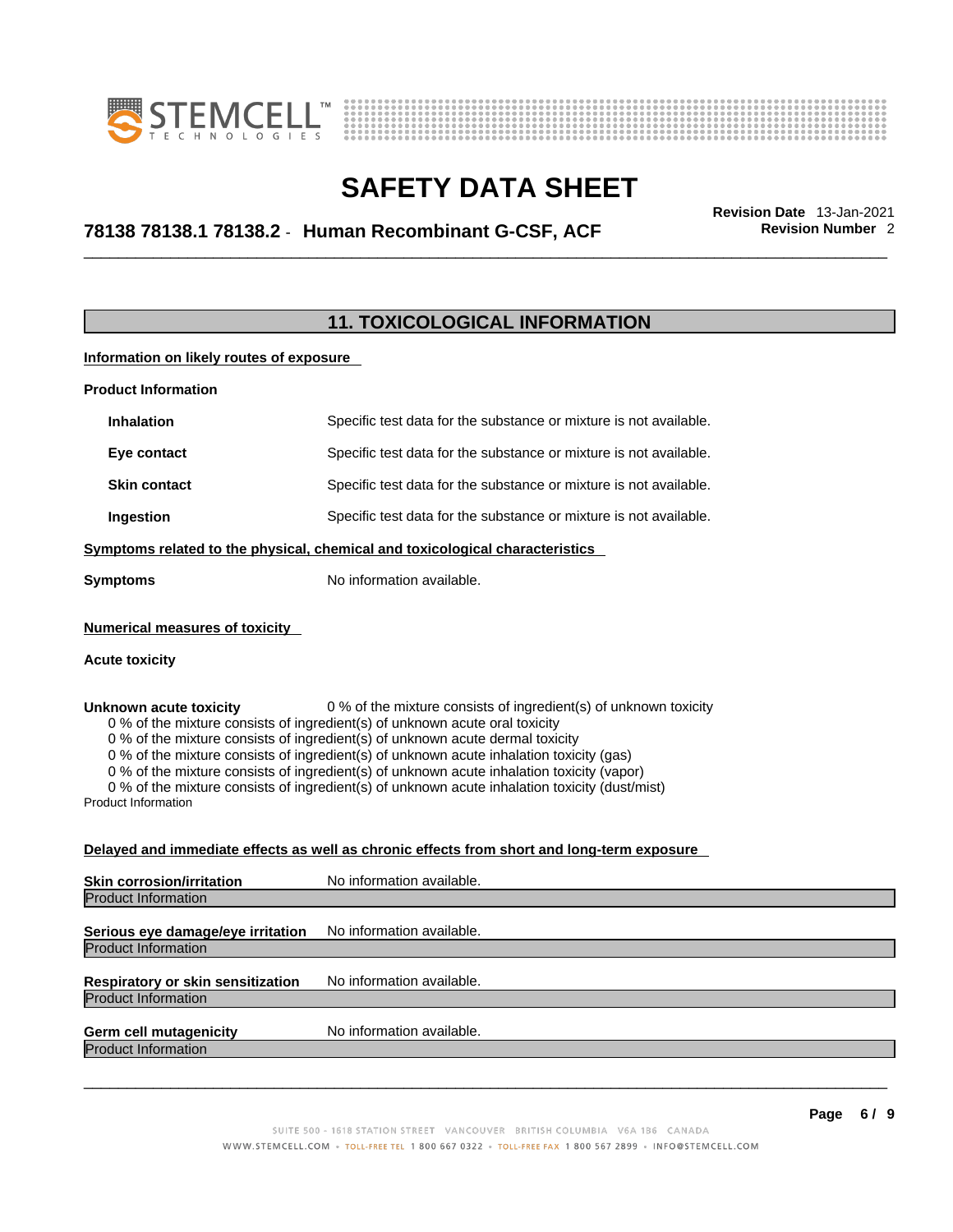



## \_\_\_\_\_\_\_\_\_\_\_\_\_\_\_\_\_\_\_\_\_\_\_\_\_\_\_\_\_\_\_\_\_\_\_\_\_\_\_\_\_\_\_\_\_\_\_\_\_\_\_\_\_\_\_\_\_\_\_\_\_\_\_\_\_\_\_\_\_\_\_\_\_\_\_\_\_\_\_\_\_\_\_\_\_\_\_\_\_\_\_\_\_ **Revision Date** 13-Jan-2021 **78138 78138.1 78138.2** - **Human Recombinant G-CSF, ACF Revision Number** 2

| Carcinogenicity                                            | No information available.                                                 |  |
|------------------------------------------------------------|---------------------------------------------------------------------------|--|
| <b>Reproductive toxicity</b>                               | No information available.                                                 |  |
|                                                            | <b>Product Information</b>                                                |  |
| No information available.<br><b>STOT - single exposure</b> |                                                                           |  |
|                                                            | <b>Product Information</b>                                                |  |
| <b>STOT - repeated exposure</b>                            | No information available.                                                 |  |
|                                                            | <b>Product Information</b>                                                |  |
| <b>Aspiration hazard</b>                                   | No information available.                                                 |  |
|                                                            |                                                                           |  |
| <b>12. ECOLOGICAL INFORMATION</b>                          |                                                                           |  |
|                                                            | The environmental impact of this product has not been fully investigated. |  |
| <b>Ecotoxicity</b>                                         |                                                                           |  |
|                                                            |                                                                           |  |
|                                                            | <b>Product Information</b>                                                |  |
| Persistence and degradability                              | No information available.                                                 |  |
| <b>Bioaccumulation</b>                                     | There is no data for this product.                                        |  |

### **13. DISPOSAL CONSIDERATIONS**

| Waste treatment methods                |                                                                                                                    |
|----------------------------------------|--------------------------------------------------------------------------------------------------------------------|
| Waste from residues/unused<br>products | Dispose of in accordance with local regulations. Dispose of waste in accordance with<br>environmental legislation. |
| Contaminated packaging                 | Do not reuse empty containers.                                                                                     |

### **14. TRANSPORT INFORMATION**

DOT Not regulated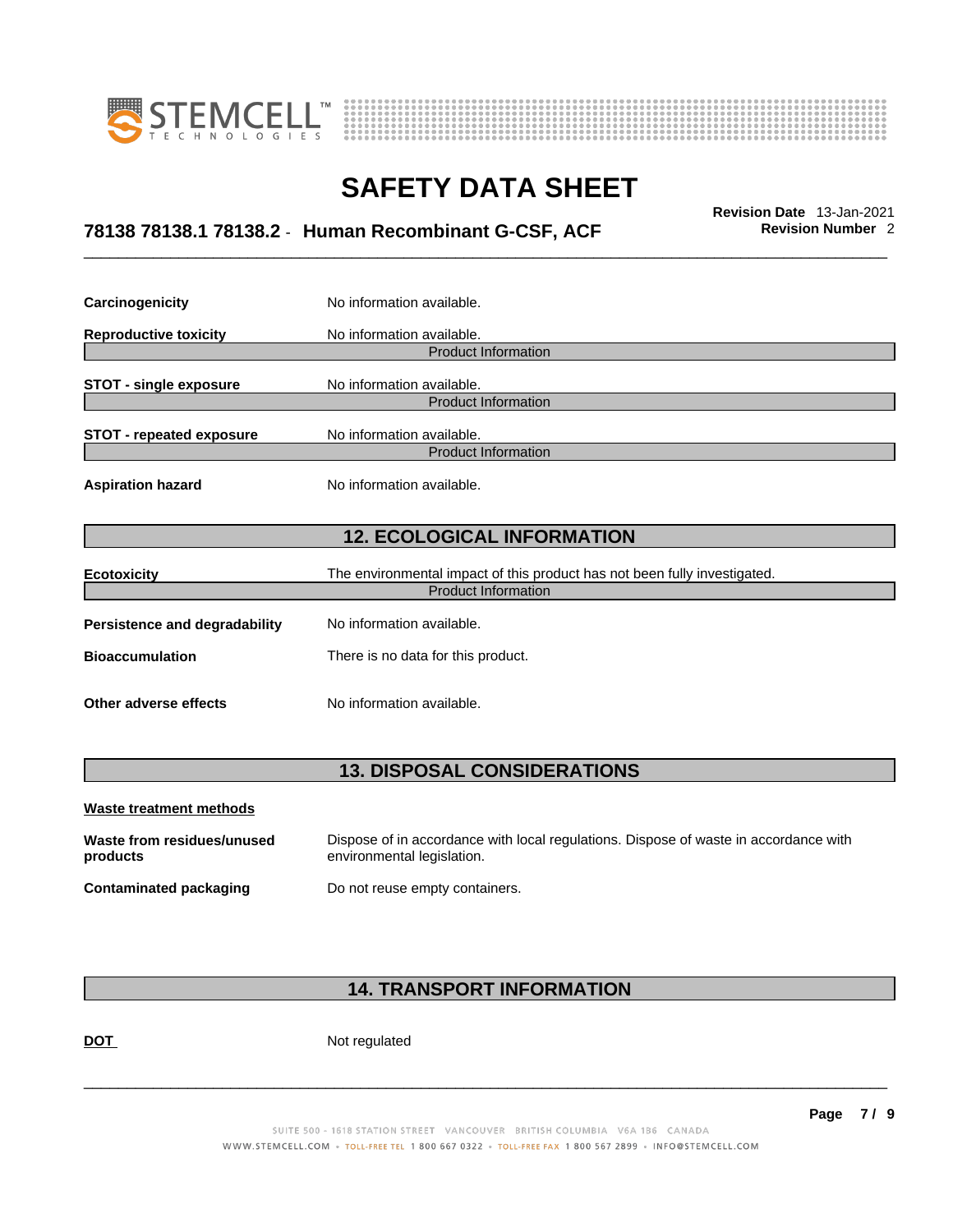



## \_\_\_\_\_\_\_\_\_\_\_\_\_\_\_\_\_\_\_\_\_\_\_\_\_\_\_\_\_\_\_\_\_\_\_\_\_\_\_\_\_\_\_\_\_\_\_\_\_\_\_\_\_\_\_\_\_\_\_\_\_\_\_\_\_\_\_\_\_\_\_\_\_\_\_\_\_\_\_\_\_\_\_\_\_\_\_\_\_\_\_\_\_ **Revision Date** 13-Jan-2021 **78138 78138.1 78138.2** - **Human Recombinant G-CSF, ACF Revision Number** 2

| <b>TDG</b>  | Not regulated |
|-------------|---------------|
| <b>MEX</b>  | Not regulated |
| ICAO (air)  | Not regulated |
| IATA        | Not regulated |
| <b>IMDG</b> | Not regulated |
| <u>RID</u>  | Not regulated |
| <b>ADR</b>  | Not regulated |
| <b>ADN</b>  | Not regulated |
|             |               |

### **15. REGULATORY INFORMATION**

| <b>International Inventories</b> |                 |
|----------------------------------|-----------------|
| TSCA                             | Does not comply |
| <b>DSL/NDSL</b>                  | Does not comply |
| <b>EINECS/ELINCS</b>             | Does not comply |
| <b>ENCS</b>                      | Does not comply |
| <b>IECSC</b>                     | Does not comply |
| <b>KECL</b>                      | Does not comply |
| <b>PICCS</b>                     | Does not comply |
| AICS                             | Does not comply |

 **Legend:** 

 **TSCA** - United States Toxic Substances Control Act Section 8(b) Inventory

 **DSL/NDSL** - Canadian Domestic Substances List/Non-Domestic Substances List

 **EINECS/ELINCS** - European Inventory of Existing Chemical Substances/European List of Notified Chemical Substances

 **ENCS** - Japan Existing and New Chemical Substances

 **IECSC** - China Inventory of Existing Chemical Substances

 **KECL** - Korean Existing and Evaluated Chemical Substances

 **PICCS** - Philippines Inventory of Chemicals and Chemical Substances

 **AICS** - Australian Inventory of Chemical Substances

#### **US Federal Regulations**

#### **SARA 313**

Section 313 of Title III of the Superfund Amendments and Reauthorization Act of 1986 (SARA). This product does not contain any chemicals which are subject to the reporting requirements of the Act and Title 40 of the Code of Federal Regulations, Part 372.

| N٥ |  |
|----|--|
| N٥ |  |
| N٥ |  |
|    |  |